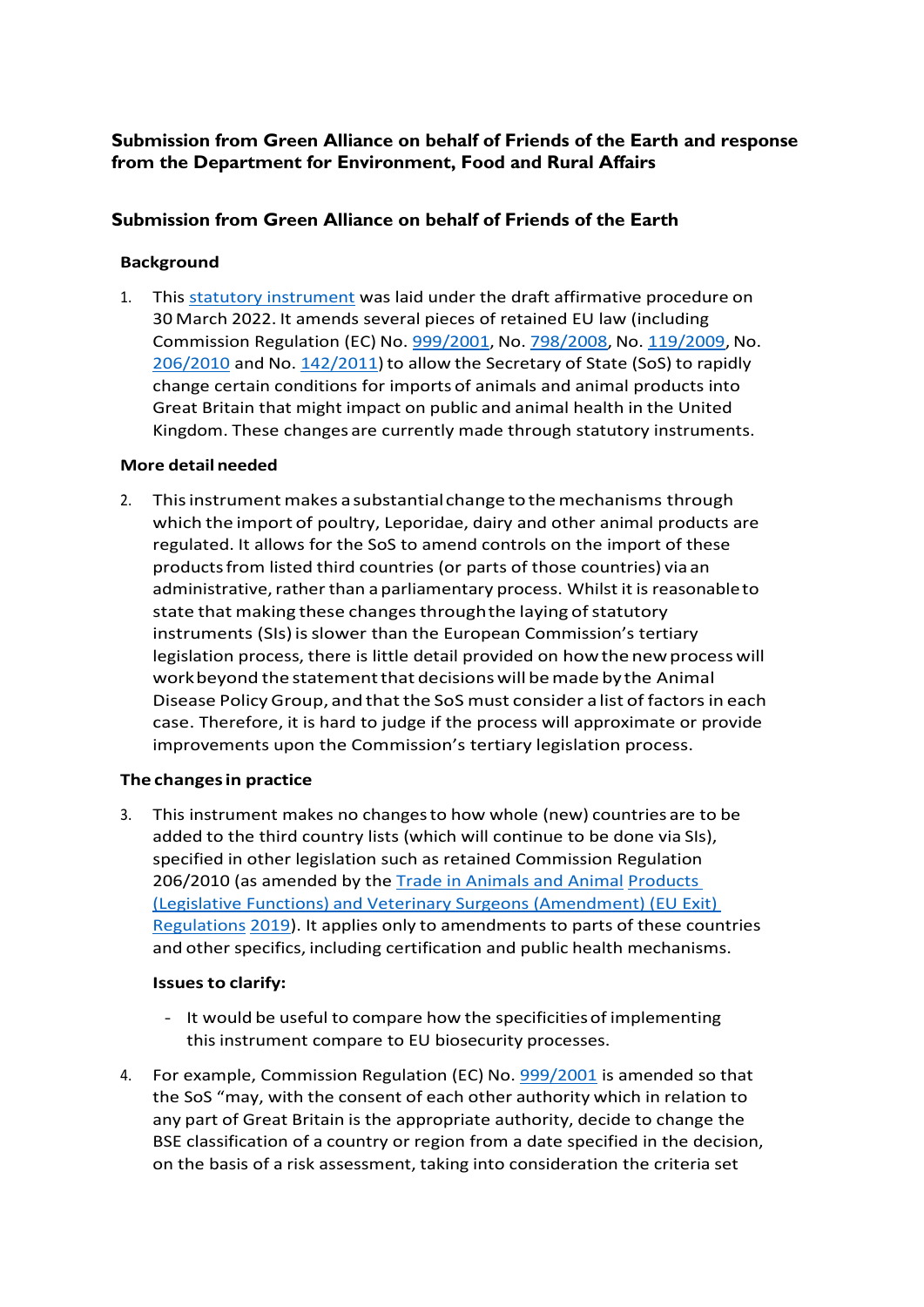out in Annex 2, Chapters A and B and the OIE classification." The SoS must then publish "a document" for the purposes of this article. The same approach (of adding a specific reference to publishing a "document" where previously the regulations referred to updating a list within an existing regulation) is used throughout this instrument in amending the other regulations. The decisions and implementing regulations addressed in the remainder of this instrument are amended broadly in line with this approach, adding more detail in terms of the factors that must be included in each of the specific documents.

### **Issues to clarify:**

- The Department for Environment, Food and Rural Affairs(Defra) should set out what form the documents published by the SoS should take and where they might sit(for example, BSE status was formerly to be found a relevant annex, where would it be held under this instrument?).
- Defra should provide further detail on the decision-making process throughwhich the SoS will determine where changes are "appropriate" or "necessary" and must confirm that independent checks and balances will take place, given that this process is to move outside of parliamentary scrutiny.
- Defra should also clarify the processto be followed by the Animal Disease Policy Group, and how it will be ensured that the group's membership has the capacity and expertise to deliver this work.
- If the intentionof thisinstrument is to speed up the process of changing import conditions in response to circumstances that may impact on public and animal health in the UK, a model process must be set out that clarifies the expert led, best practice, independent and transparent routes of determining and publishing these changes in this and other areas. It should also offer a clear explanation of how these processes approximate or provide better options than the relevant EU processes (and associated UK committee oversight) previously relied upon.
- All of these regulations have been subsequently amended by Brexit SIs, usually more than once. It would be helpful to clarify whether any potential legal compatibility issues between these new documents and any previous requirements have been considered and mitigated.
- 5. Amendment of **Commission Regulation (EC)No. 798/2008, paragraph 10**  inserts a new provision (**article 18b**) into the final section that states that the SoS can make provisions concerning where and how poultry can be imported from third countries, taking into account a number of criteria including "the degree of compliance with regulatory requirementsin the United Kingdom relating to growth hormones and veterinary medicines." (3(b) of new art 18b). **Issues to clarify:**
	- If indeed this refers to UK requirements relating to imports, it would be useful to understand why import restrictions would be set with consideration of the "degree" of compliance with existing UK legal import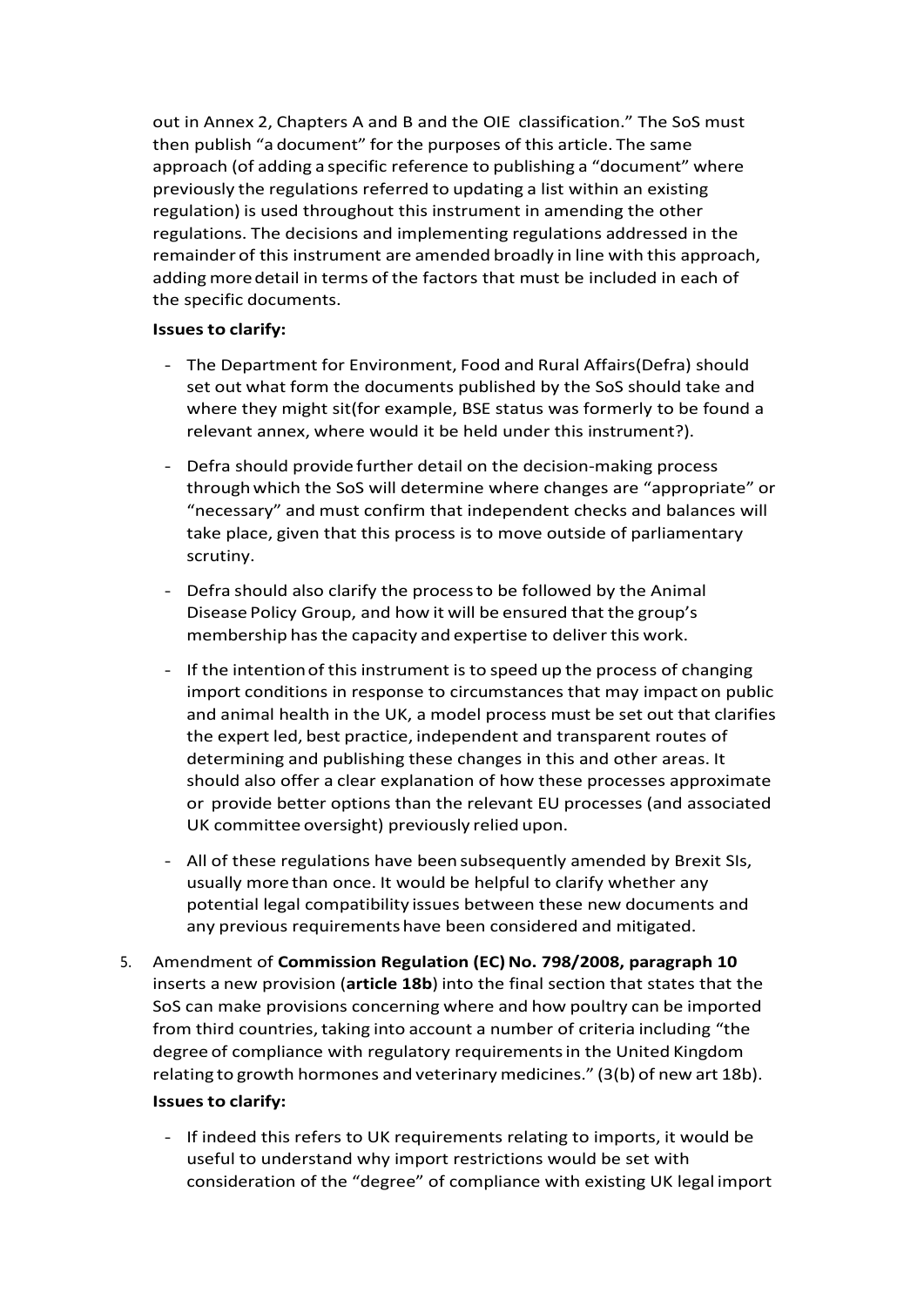requirements which already ban growth hormones and regulate medicines usage. In amending Commission Regulation (EC) No. 119/2009 and No. 206/2010, this instrument focuses on the SoS "taking into account" issues such as animal welfare legislation and third country monitoring/enforcement. As these do not feature in UK importstandards, this would seem to be a preferable approach to the SoS making judgements on degrees of compliance with legal import controls, outside of parliamentary scrutiny.

Kierra Box Friends of the Earth, 2022

**5 April 2022**

### **Response from Defra**

### **a) It would be useful to compare how the specificities of implementing this instrument compare to EU biosecurity processes.**

**Defra response:** The process established by this instrument will approximate the European Union (EU) process when a significant food safety or biosecurity risk has been identified. Central to this process is the ability for Great Britain (GB) to rapidly implement import controls where a significant risk has been identified from countries that are approved to import live animals and animal products into GB.

This instrument will enhance GB's existing ability to protect domestic food safety and biosecurity by bringing the process for amending import restrictions for non-EU countries in line with those already in place for EU and European Free Trade Association states, as introduced in December 2020 through the Import of, and Trade in, Animals and Animal Products (Miscellaneous Amendments) (EU Exit) Regulations 2020.

The existing EU process: Sanitary and Phytosanitary (SPS) import conditions for entry to the EU are considered by the EU Commission's Standing Committee on Plants, Animals, Food and Feed, which is composed of representatives of all EU Member States. Import conditions are implemented in law by the EU Commission, which has delegated powers to amend certain conditions via implementing decisions and regulations. These are legally binding across all Member States on their publication in the *Official Journal of the European Union*. The proposed GB process: Import conditions for animals and animal products are considered by the Animal Disease Policy Group (ADPG), a senior decision-making body on SPS matters whose representatives include the Chief Veterinary Officers of England, Scotland, Wales and Northern Ireland, along with the Director of Veterinary Services for the Food Standards Agency. ADPG reaches official-level agreement on UK and GB import policy and, where appropriate, informs officials' recommendations to their respective Ministers. Following the proposed instrument coming into force, implementation in law of changes to import conditions will require the Defra Secretary of State, with consent of the Scottish Ministers (in relation to Scotland) and the Welsh Ministers (in relation to Wales), to specify the change(s) in a document published for that purpose on www.gov.uk. Depending on the type of changes being made, officials may act on behalf of Ministers under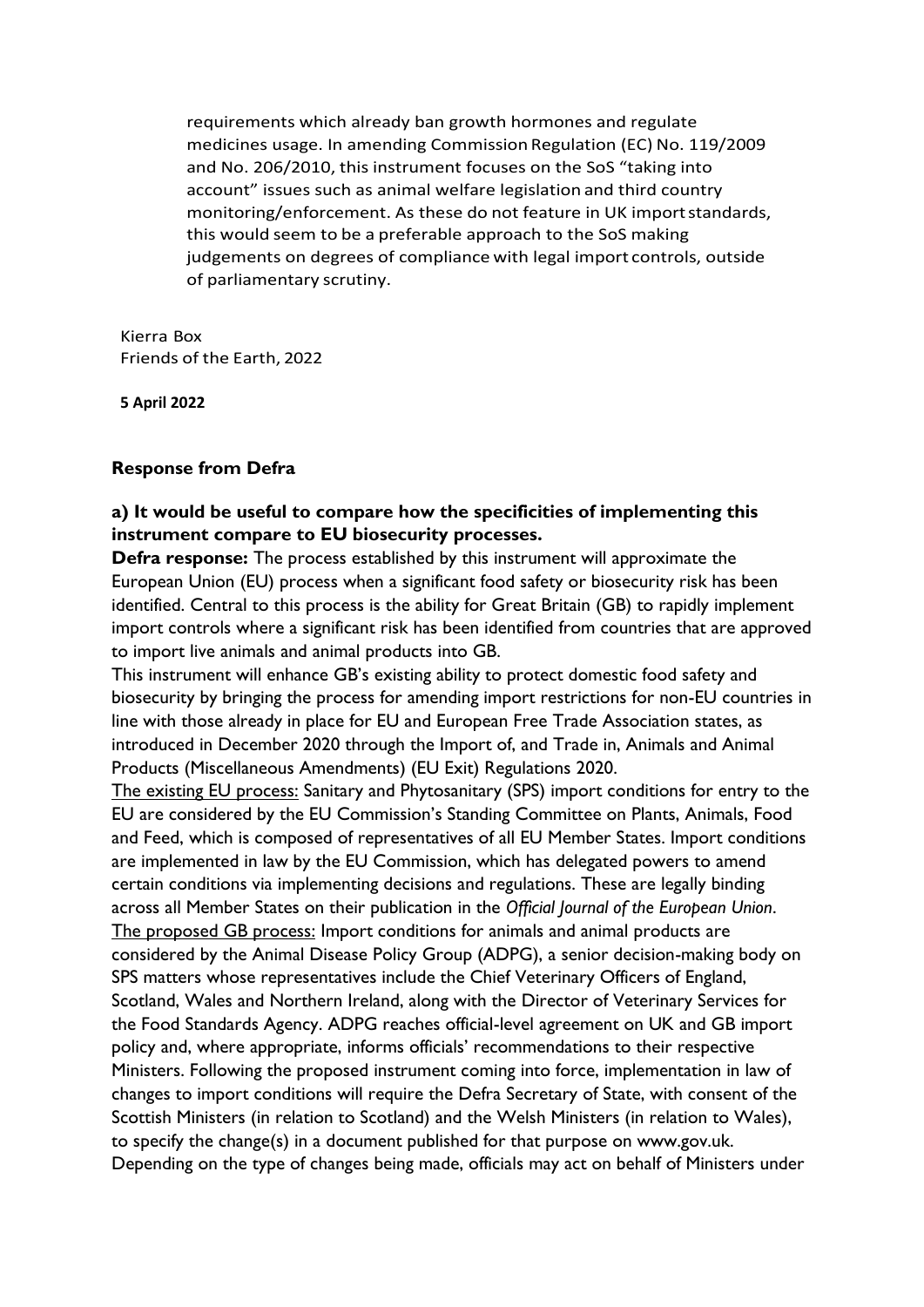the Carltona principle.

As referred to in FoE's briefing note, this instrument will not allow changes to the process for consideration of new market access requests to GB from new countries, or current countries requesting access for different commodities. In this case, the approval and/or delisting of countries and commodities will continue to require secondary legislation in the form of a Statutory Instrument and will therefore remain subject to parliamentary scrutiny.

# **b) The Department for Environment, Food and Rural Affairs (Defra) should set out what form the documents published by the SoS should take and where they might sit (for example, BSE status was formerly to be found a relevant annex, where would it be held under this instrument?).**

**Defra response:** The documents published by the Secretary of State, with consent of the Scottish Ministers (in relation to Scotland) and the Welsh Ministers (in relation to Wales), will be in a similar format as the information that is currently available in legislation to ensure consistency. They will be accessible via [this link](https://www.gov.uk/guidance/exporting-to-the-uk-countries-and-establishments-approved-to-export-animals-and-animal-products) (on [www.gov.uk\)](http://www.gov.uk/) when this Statutory Instrument comes into force.

# **c) Defra should provide further detail on the decision-making process through which the SoS will determine where changes are "appropriate" or "necessary" and must confirm that independent checks and balances will take place, given that this process is to move outside of parliamentary scrutiny.**

**Defra response:** Recommendations regarding the exercise of powers in this instrument will be made following risk-based assessments carried out or commissioned by veterinary experts in Defra, which coordinates SPS import policy and delivery functions repatriated from the EU Agency DG Santé F in January 2021. They will provide expert advice to the Animal Disease Policy Group (ADPG), including assessments of risk, and ensure that any changes to import conditions are implemented in accordance with legislative requirements. The legal implementation of any changes by the Defra Secretary of State will be, as they are now, subject to agreement by the Welsh Government and the Scottish Government, thereby providing a further layer of scrutiny. While this instrument does not allow import conditions to be amended for Northern Ireland, any implications for biosecurity or food safety in Northern Ireland will be taken into consideration throughout the process.

# **d) Defra should also clarify the process to be followed by the Animal Disease Policy Group, and how it will be ensured that the group's membership has the capacity and expertise to deliver this work.**

**Defra response:** The expertise, capacity and processes required to exercise the powers in this instrument appropriately are well-established within government, and have already been used to effectively control a range of SPS import risks since January 2021.

The Animal Disease Policy Group (ADPG) is a senior, expert government body that considers a wide range of animal health, human health and food safety issues, and ensures that such decisions are informed by assessments of risk. It has had a remit since 2007 for UK animal disease risks, which was extended in January 2021 to include SPS risks from the import of animals and animal products to the UK.

ADPG incorporates experts from across government, including the Chief Veterinary Officers of England, Scotland, Wales, and Northern Ireland, the Director of Veterinary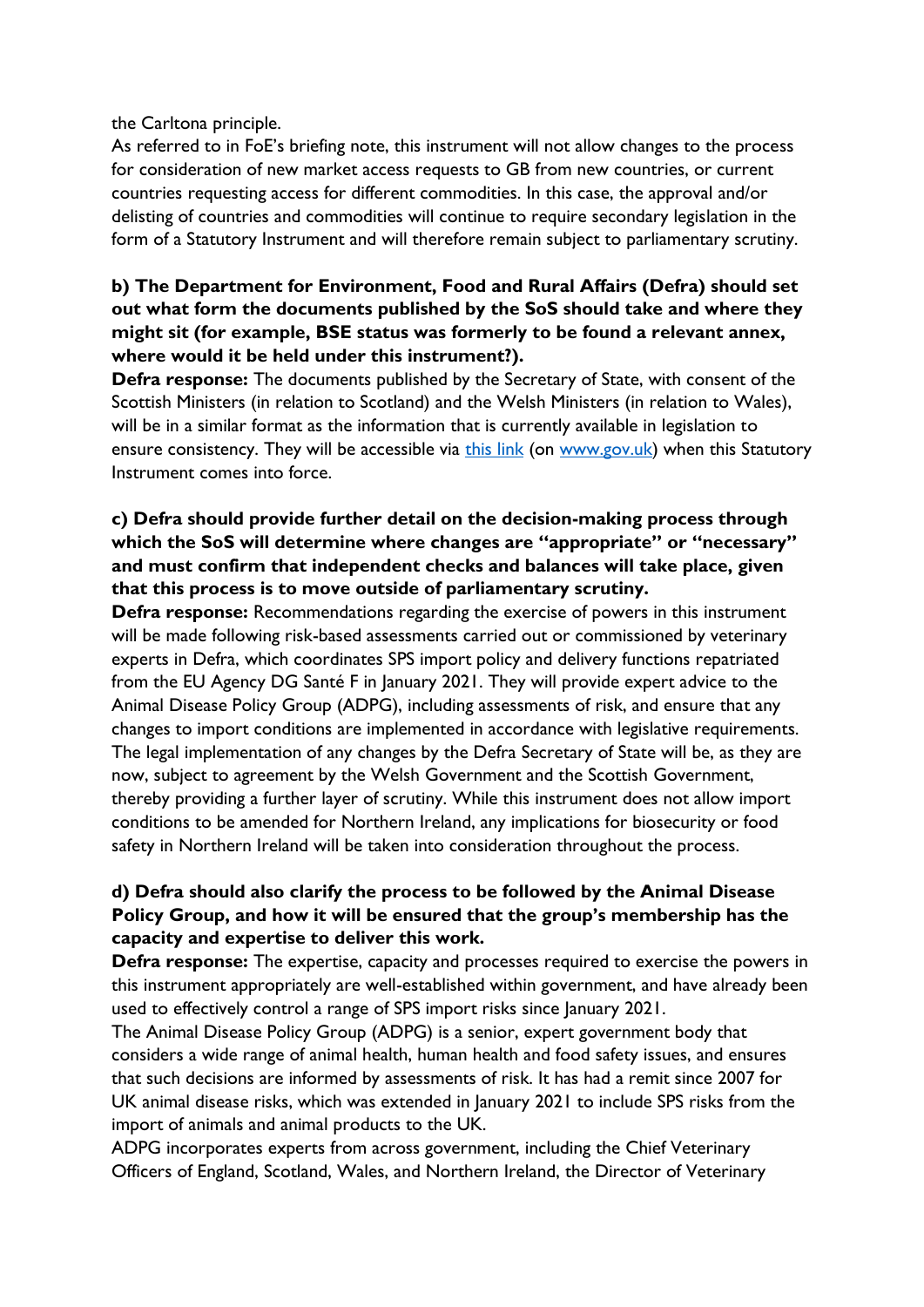Services for the Food Standards Agency, technical experts from Scottish Government, Welsh Government, the Department of Agriculture, Environment and Rural Affairs in Northern Ireland (DAERA), Defra, the Food Standards Agency, the Animal and Plant Health Agency and, where appropriate, public health and aquatics experts. ADPG make clear in their terms of reference that: *"When making decisions, consideration will be given first to the best options for disease control, then to any legal requirements, latitude and constraints and finally to the deliverability of the preferred strategy in the field, including sustainability of the operational response and where to prioritise if resources are limited."*

**e) If the intention of this instrument is to speed up the process of changing import conditions in response to circumstances that may impact on public and animal health in the UK, a model process must be set out that clarifies the expert led, best practice, independent and transparent routes of determining and publishing these changes in this and other areas. It should also offer a clear explanation of how these processes approximate or provide better options than the relevant EU processes (and associated UK committee oversight) previously relied upon.**

**Defra response:** This instrument does not impact upon the current risk-based and evidence-led decision-making process that is used to determine appropriate responses to changes in risk in countries approved to import animals and animal products to Great Britain. Rather, this instrument impacts upon how risk-based decisions are implemented in law – by allowing the Secretary of State, with the consent of the Scottish Ministers (in relation to Scotland) and the Welsh Ministers (in relation to Wales), to rapidly amend certain import conditions relating to the import of animals and animal products into GB from approved trading partners by specifying the change(s) in a document published for that purpose. This will improve upon the current process by ensuring that decisions can be rapidly implemented in law to protect UK biosecurity and food safety.

As set out above, this instrument will not allow changes to the process for consideration of new market access requests to GB from new countries, or currently approved countries requesting access for different commodities. In such cases, the approval and/or delisting of countries and commodities will continue to require secondary legislation in the form of a Statutory Instrument and will therefore remain subject to parliamentary scrutiny. The instrument aims to strike a balance between the requirement for appropriate parliamentary scrutiny and the need for effective biosecurity and food safety import controls (e.g. updating restricted zones for exports to GB during an overseas disease outbreak).

### **f) All of these regulations have been subsequently amended by Brexit SIs, usually more than once. It would be helpful to clarify whether any potential legal compatibility issues between these new documents and any previous requirements have been considered and mitigated.**

**Defra response:** This instrument contains a number of consequential amendments that have been made to address potential compatibility issues. Defra is not aware of any legal compatibility issues that have not been addressed. The Joint Committee for Statutory Instruments (JCSI) scrutinised the instrument prior to laying and did not raise any points of substance.